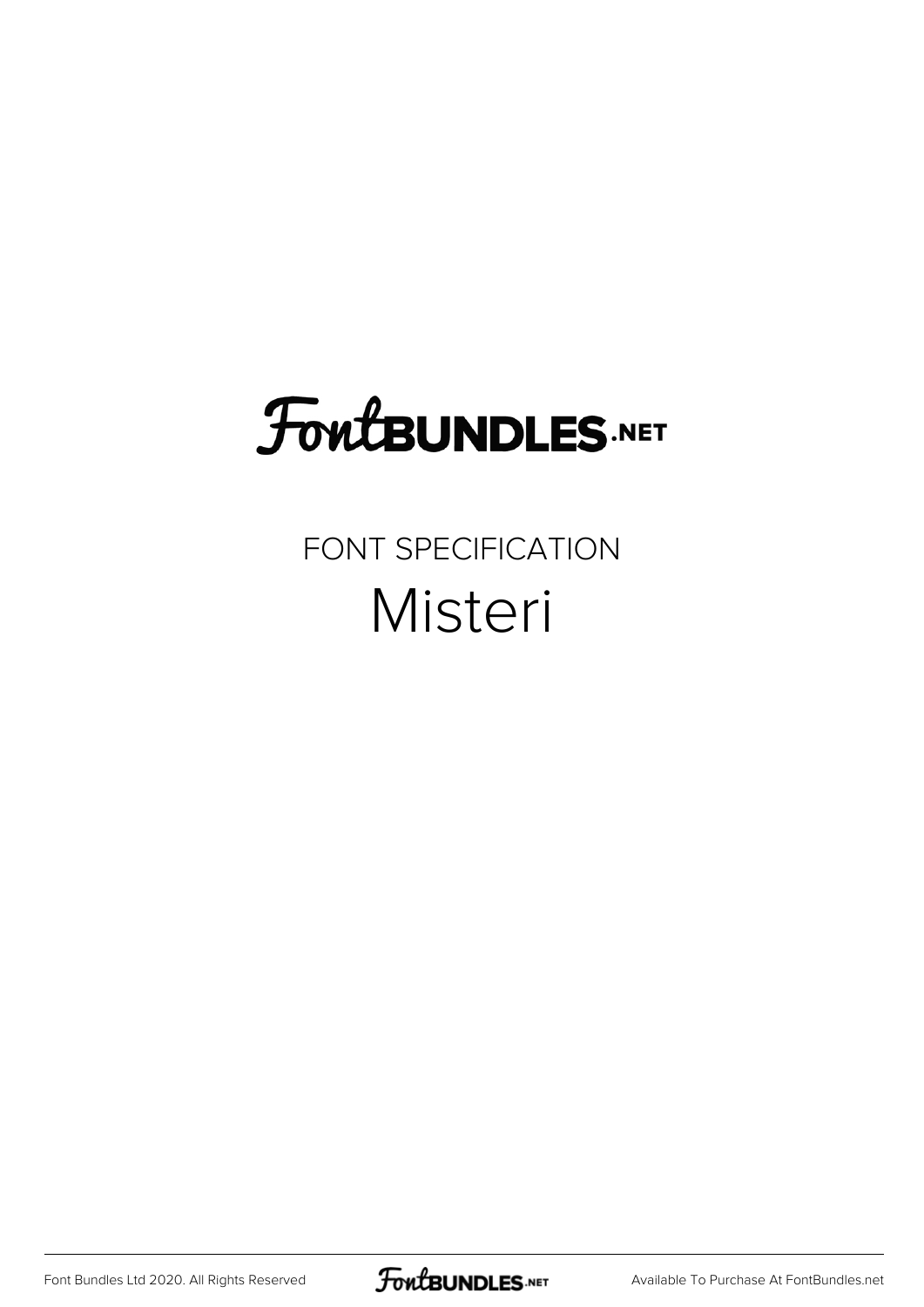#### Misteri - Regular

**Uppercase Characters** 

## ABCDEFGHJKLMNOPQR  $ST^2U\sqrt{W}\chi\gamma\gamma$

Lowercase Characters

### abcdefghijkImnopqrstuvw  $X \gamma Z$

**Numbers** 



Punctuation and Symbols



All Other Glyphs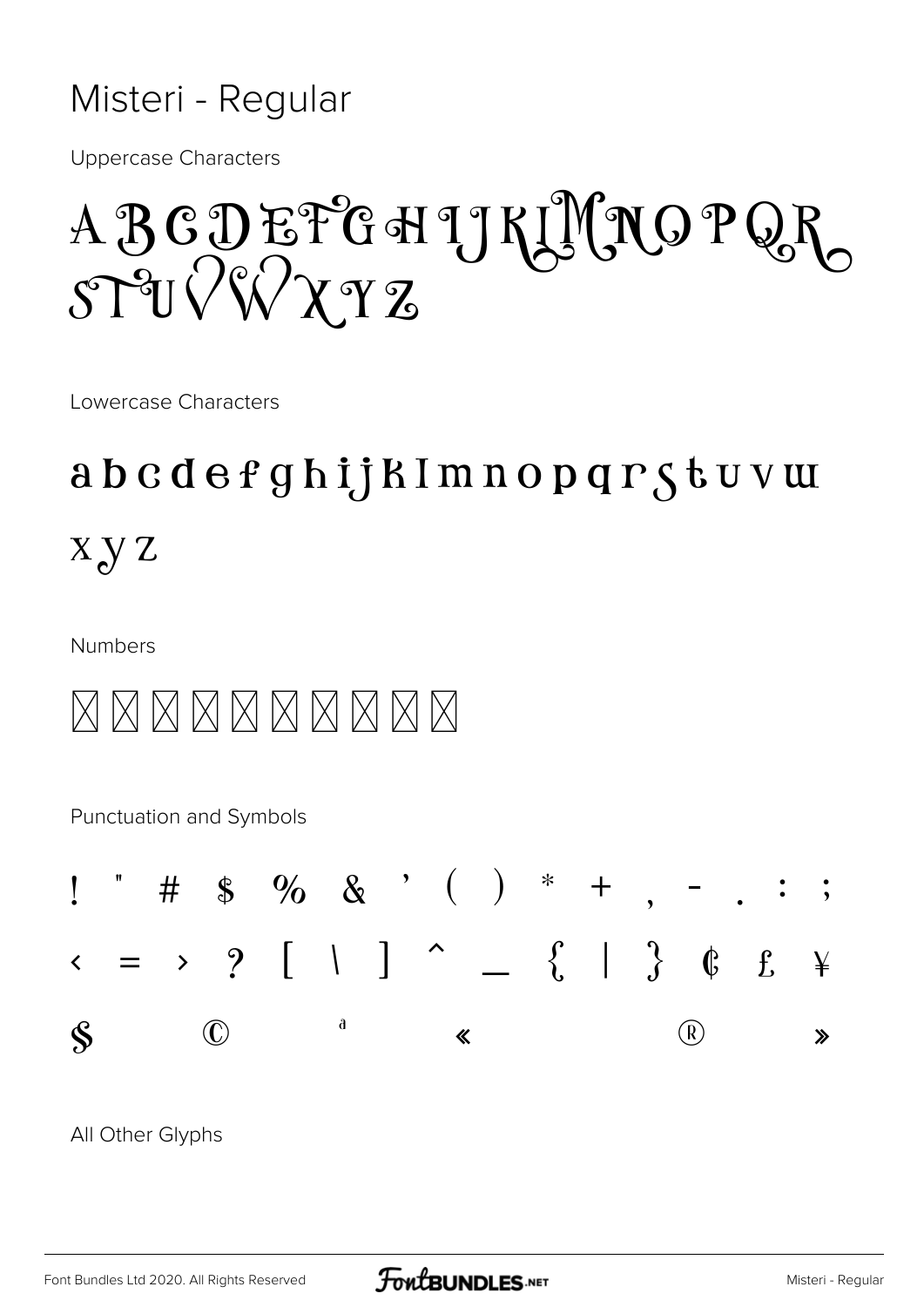# À Á Â Ã Ä Å Æ Ç È É Ê Ë Ì Í Î Ï Ð Ñ Ò Ó Ô Õ Ö × Ø Ù Ú Û Ü Ý à á â ã ä å æ ç è é ê ë ì í î ï ð ñ ò ó ô õ ö ÷ ø ù ú û ü ý ÿ Œ œ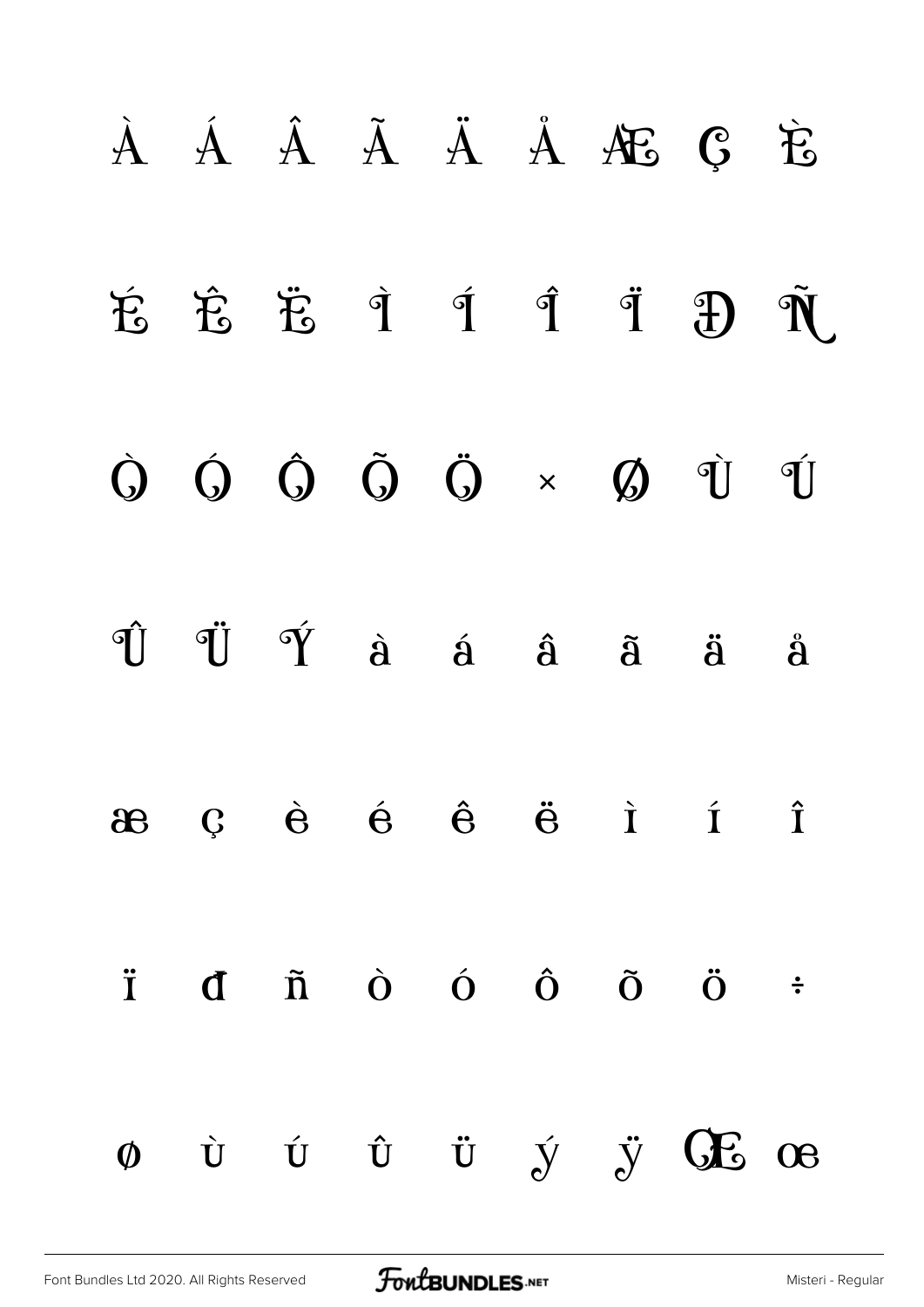$\hat{\mathbb{W}}$ u mã  $\bigvee^{\hspace{-0.5cm} \bigwedge^{\hspace{-0.5cm} \bullet}\hspace{-0.5cm} \bigwedge^{\hspace{-0.5cm} \bullet}\hspace{-0.5cm} \bigwedge^{\hspace{-0.5cm} \bullet}\hspace{-0.5cm} \bigwedge^{\hspace{-0.5cm} \bullet}\hspace{-0.5cm} \bigwedge^{\hspace{-0.5cm} \bullet}\hspace{-0.5cm} \bigwedge^{\hspace{-0.5cm} \bullet}\hspace{-0.5cm} \bigwedge^{\hspace{-0.5cm} \bullet}\hspace{-0.5cm} \bigwedge^{\hspace{-0.5cm} \bullet}\hspace{-0.5cm} \bigwedge^{\$  $\overline{\mathbf{v}}$ %  $\epsilon$   $\neq$   $h$ ,  $R$ ,  $m$ ,  $n$ ,  $t$ E T XS T RR

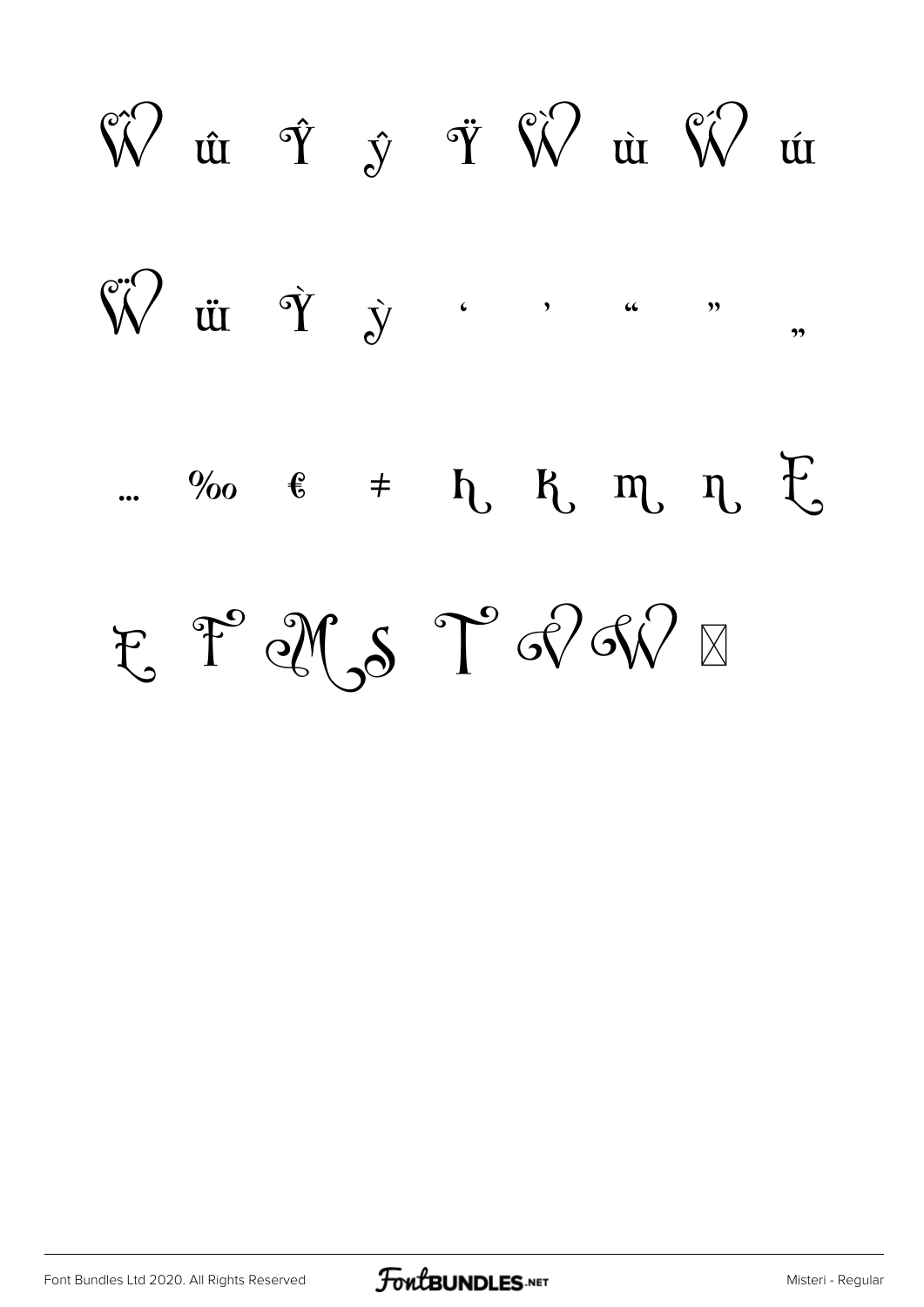#### Misteri Caps - Regular

**Uppercase Characters** 

A B C D E F G H L J K L N O P Q RSPUVWXYZ

Lowercase Characters

### ABCDEFGHIJKLMNOPQRSTUVW  $X Y Z$

**Numbers** 



Punctuation and Symbols



All Other Glyphs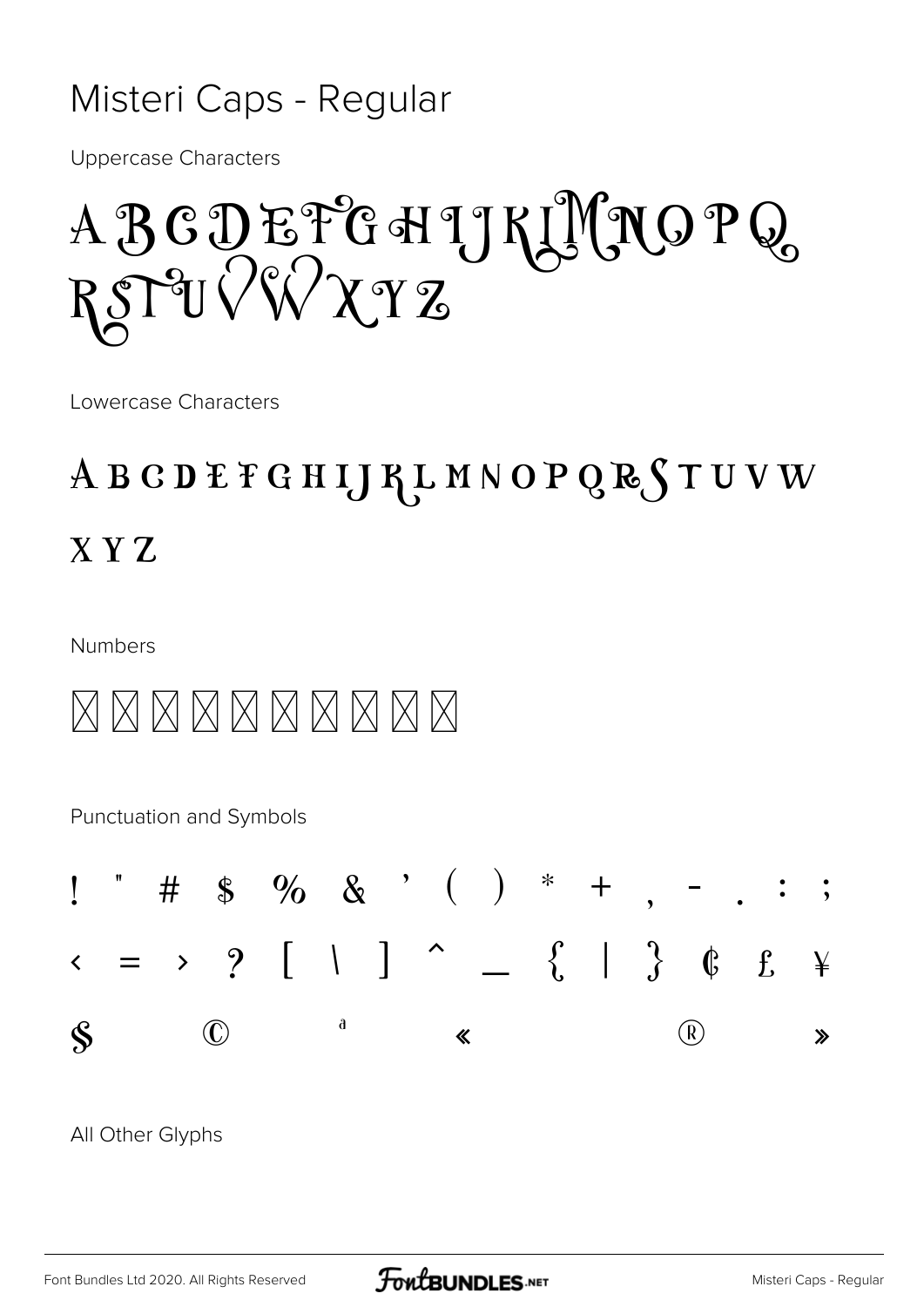# À Á Â Ã Ä Å Æ Ç È É Ê Ë Ì Í Î Ï Ð Ñ Ò Ó Ô Õ Ö × Ø Ù Ú Û Ü Ý à á â ã ä å æ ç è é ê ë ì í î ï ð ñ ò ó ô õ ö ÷  $\phi$  ù  $\psi$   $\ddot{\theta}$   $\ddot{\theta}$   $\ddot{\theta}$   $\ddot{\theta}$   $\ddot{\theta}$   $\ddot{\theta}$   $\ddot{\theta}$   $\ddot{\theta}$   $\ddot{\theta}$   $\ddot{\theta}$   $\ddot{\theta}$   $\ddot{\theta}$   $\ddot{\theta}$   $\ddot{\theta}$   $\ddot{\theta}$   $\ddot{\theta}$   $\ddot{\theta}$   $\ddot{\theta}$   $\ddot{\theta}$   $\ddot{\theta}$   $\ddot{\theta}$   $\ddot{\theta}$   $\ddot{\theta}$   $\$